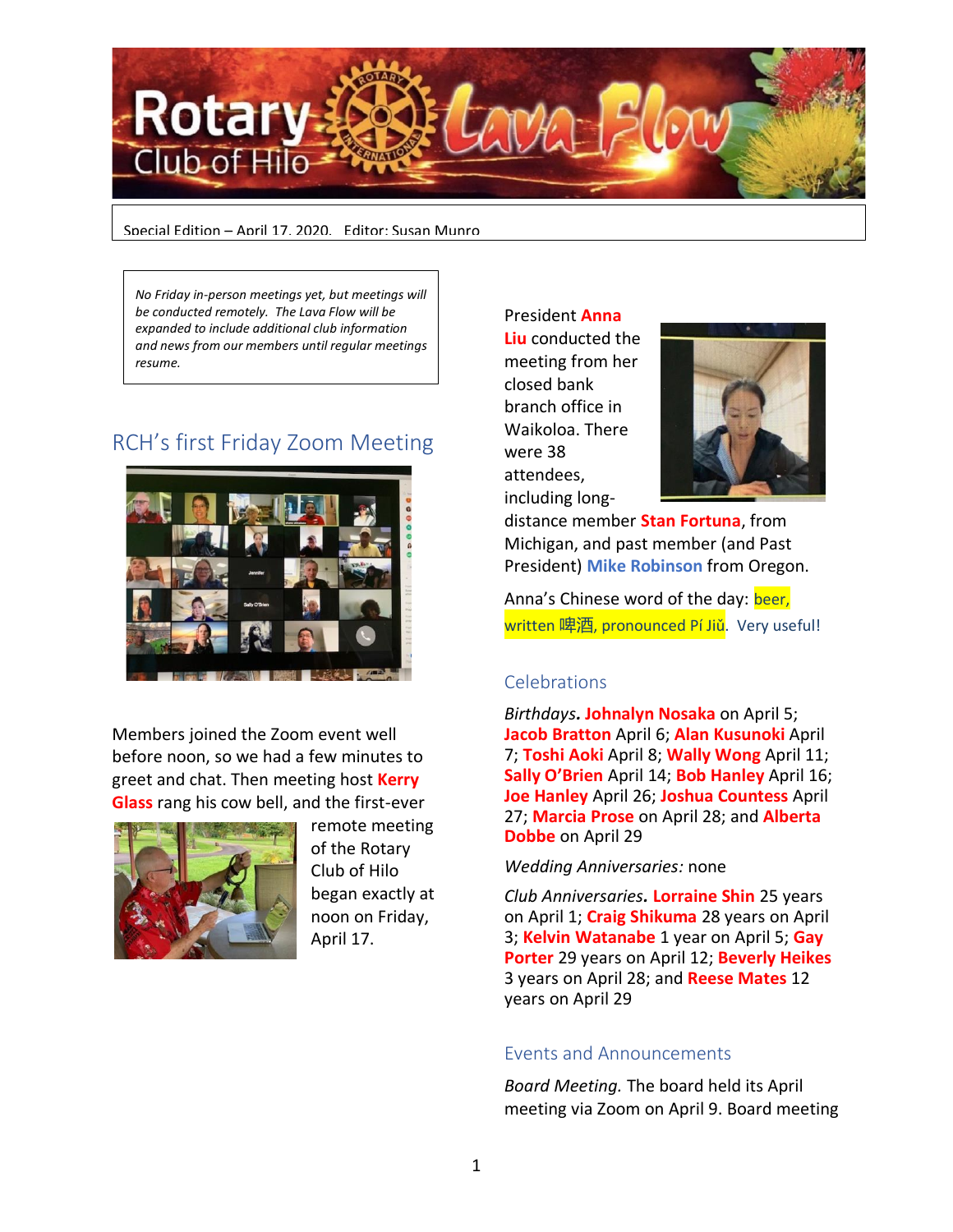minutes will be available on the club web site, as usual.

*Volunteer Surge Project.* Anna and **ADG Randy Hart** spoke about this initiative to sign up one million Telesupport volunteers to help with the COVID19 crisis. It's something you can do from home, with a few hours training. Dr Sten Vermund, Dean of Yale School of Public Health. explains the program: [https://vimeo.com/406400491.](https://ismyrotaryclub.com/Click/?_uid=800378076&_ctid=1577934&redirect=https://vimeo.com/406400491) In a second video, he explains why Rotarians should consider volunteering: [https://vimeo.com/406420744.](https://vimeo.com/406420744) If you're interested, g[o here.](https://volunteersurge.com/) When you sign up, you will be asked to enter your Rotary Club name.

*Support Rotarian Businesses.* Anna thanked **Ed Hara** for his initiative to list members' businesses that are open these days. Check your emails for an updated list, and send your business information to [hpchilo@hpchilo.com.](mailto:hpchilo@hpchilo.com)

*Kupuna of Keaukaha*. Anna spoke about the project that **Misti Tyrin** has helped organize. The Club Board has requested HRCF to support this project with a \$1K contribution. See Misti's description in the *Happy Dollars* section.

*Spring Training Webinars*. You've been getting meeting invitations for these, on April  $18^{th}$ ,  $20^{th}$ , and  $27^{th}$ . Check your emails and attend as appropriate. Some are required for incoming board members, and all are open to everyone.

President Elect **Nancy Cabral** updated us on plans for her installation. The date has been moved to **June 27**, and the event will be (we hope!) an open-air affair at the Panaeva Rodeo grounds. **Connie Ichinose** is helping Nancy with the planning. Put it on your calendar.

Nancy also made a plea to everyone to make a donation to HRCF, our club's 501C3. Because we've had to cancel **Brewfest** this year, the **Hilo Medical Center** and the **Friends of the Children's Justice Center** won't be getting our usual support -- unless we can find the money somewhere else.

*New member Induction*. President Anna inducted **Shane Shitabata** into membership in Rotary. Shane's sponsor is Anna. Thanks

to a special delivery from Membership Director Maureen Poirier, Shane





had his membership packet in advance. To welcome Shane into the club, everyone stood up from their computers to give him a standing ovation. Shane says he's brushing

up his auto maintenance skills, since the Nissan sales floor isn't open these days. And his Café Boba restaurant in downtown Hilo is doing take-out. Welcome, Shane!

## Happy Dollars

It wouldn't be a club meeting with Happy Dollars, but collecting those dollars will be different. Donate to TRF online, and/or

send checks for TRF, HRCF, and HRYF to **The Rotary Club of Hilo, PO Box 7476, Hilo HI 96720.** Or put that cash in an envelope



until our next in-person meeting.

**Tina Jimenez** announced that her daughter Elizabeth was admitted to the Physician's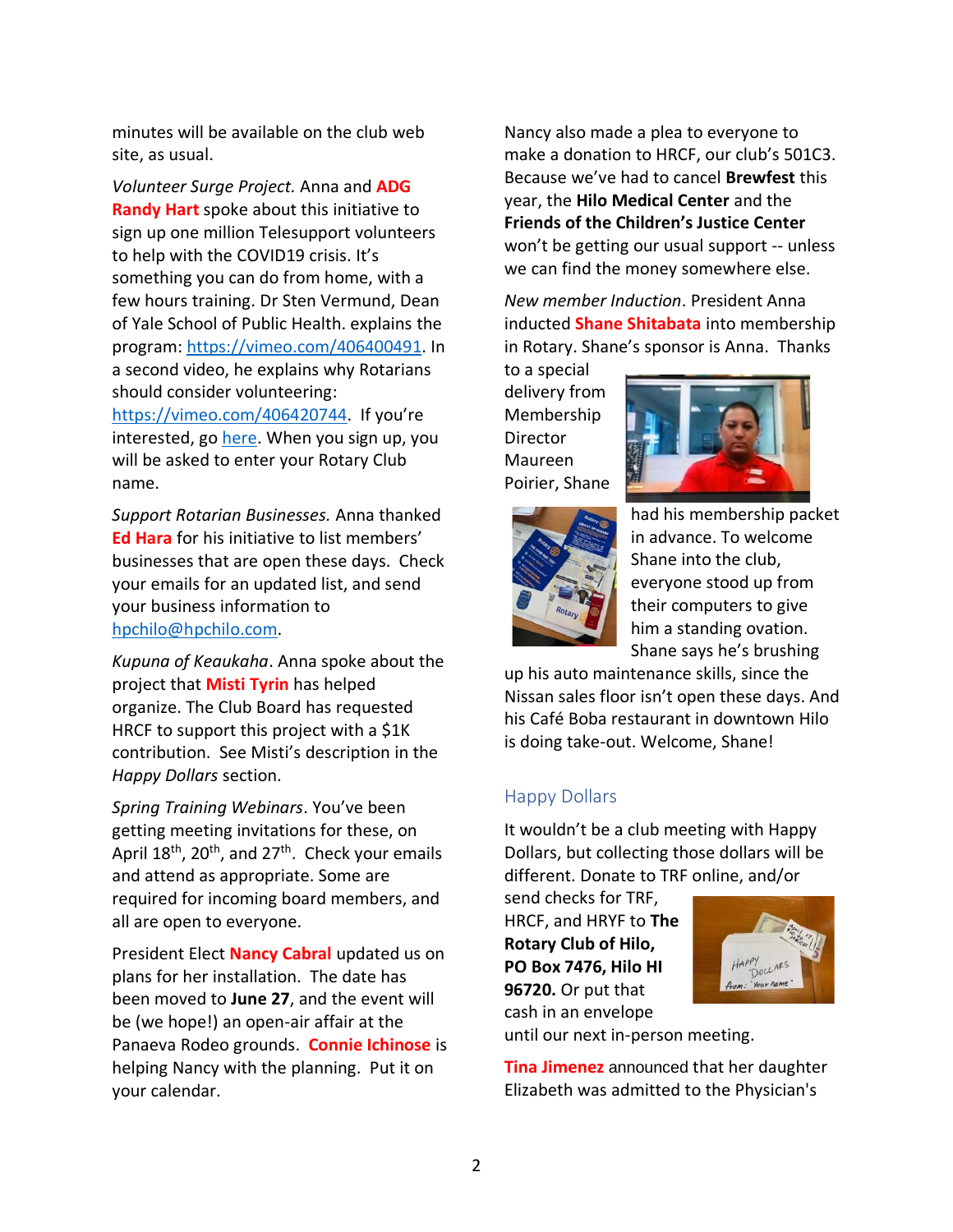Assistant program through the University of Washington starting in June. Tina explained that program, initiated by Josh Green, is a collaborative effort between Hawaii and UW. When **Lisa Rantz** spoke about this at a meeting two years ago, Tina told Elizabeth about it, and Elizabeth applied. Tina says was a long process, but she is forever grateful to Lisa.

**Sally O'Brien** says it's especially important to keep in touch with each other these days, especially if you know members who can't get out much. **Maureen** agreed, and volunteered to set up a call network. Let her know if you are interested in participating.

**Maureen Poirier** has some \$ for TRF because she got to spend Easter with her kids. And she had a tip to folks who might need some extra funds these days: because of the pandemic, withdrawals from your IRA are currently penalty-free.

**Stan Fortuna** is happy to send \$50 the HRCF, if someone will tell him how. *[Stan, check the beginning of the* Happy Dollars *section.]*

**Nancy** showed us the very pricy scarf she won in an auction at PETS – the beneficiary will be Polio Plus. She also has \$100 for the HRCF. Nancy also had good wishes for **Marcia** and her husband Garry, who's had a stroke. Garry's on Oahu in a hospital, unfortunately.



### **Misti Tyrin** was

attending from her car. She sent us some photos from her kupuna meals project. She's also thrilled that her son has been accepted at Kamehameha Schools.

"I was happy to be a part of our first round of **Kupuna Meal Prep** Today we prepared 200 meals and hope to increase the amount each week eventually getting to 800. So far





we have received \$4,385.24 in contributions. We are expecting to receive \$1K from HRCF and another \$2K from Hawaii Island United Way. And we hope we will receive the

RI grant that we applied for. Donate if you



can [www.hawaiirisefoundation.com](http://www.hawaiirisefoundation.com/) and select "HYC food meal program". If you make a direct donation of \$500 or more please send me your company logo and you'll be included in the next round of advertising.

**Jen Tanouye** had \$50 for HRCF to remind us that Benson Medina is still running the **East Hawaii zoom meeting** at noon each Thursday. Email **Randy** if you lost your invitation.

**Anna** had her usual monthly \$25 for TRF and this time it came with *really big news*: she has been promoted to Branch Manager over in Waikoloa. Yay, Anna!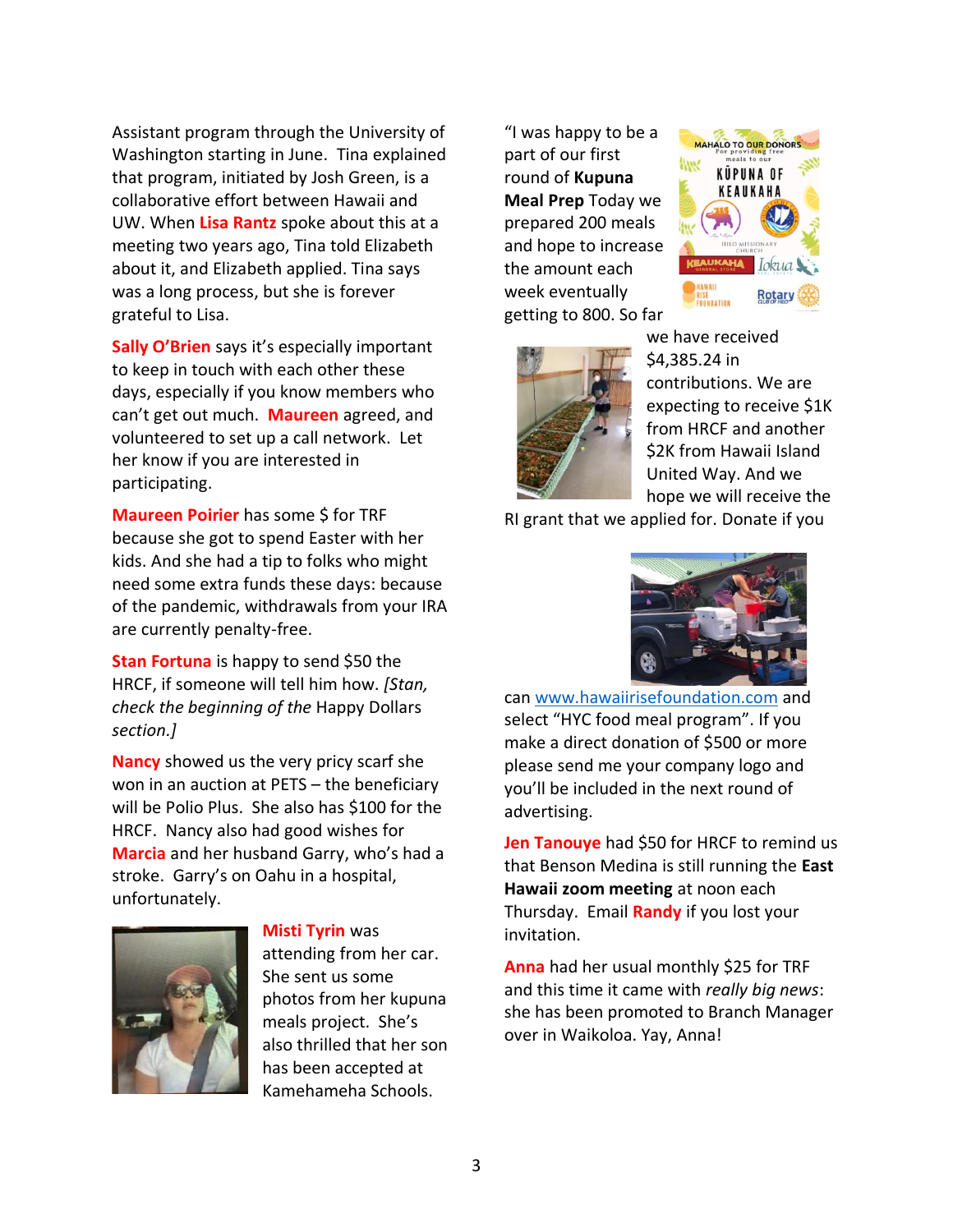**Kimo-Jim Becker** also agrees with the sentiment about reaching out to fellow club members.

**Chris Tamm** shared that things are pretty bad in Capetown, South Africa; even the liquor stores are closed. We are so lucky here…

**Mike Robinson** shared a joke that I didn't capture, and also noted that his Lewis River club is reaching out, as Sally suggested, to check in with "shut-in" members by phone.

# News from our Members

**Maureen Poirier** sent this on April 5:

"When I found out that travel to the mainland was shutting down, I took the last plane out to be with my children in AZ. I have been working remotely largely on zoom during my time here and before I left as well.

"I have been catching up with many projects, enjoying this time with my children, exercising and enjoying the outdoors. My business continues to occupy me, and I am grateful for the opportunity to help.

"One thing that is making a difference currently is shifting my focus to what I am grateful for. Gratitude dissipates fear. And keeping an empowering context. Focusing on what I *can* do during these times.

**Randy Hart** says he enjoyed the Special Edition, and will contribute \$100 to TRF. Thanks, Randy!

**Mike Meyer** sent a photo from a 4 ½ hour

ride in his Rotary cycling gear. Looks like that ride ended at the Hilo Hawaiian – he must be missing the meetings. "Meeting Credit at least?"



### **Gail Takaki:**

"The Success Factory's NexTech STEM Program supported by the Rotary Club of Hilo has modified its Fish Tank team challenge (plastic waste) to work remotely with virtual workshops and final competitions. All Rotarians are invited to Zoom final team presentations on April 25.



"Club members Mitch Roth and Gail Takaki have helped NexTech build a collaboration, **Hawaii STEM Community Cares,** with

STEM



professionals to assess and build personal protective equipment for healthcare and first responders during the current Covid19 threat."

### **Helene Tajiri:**